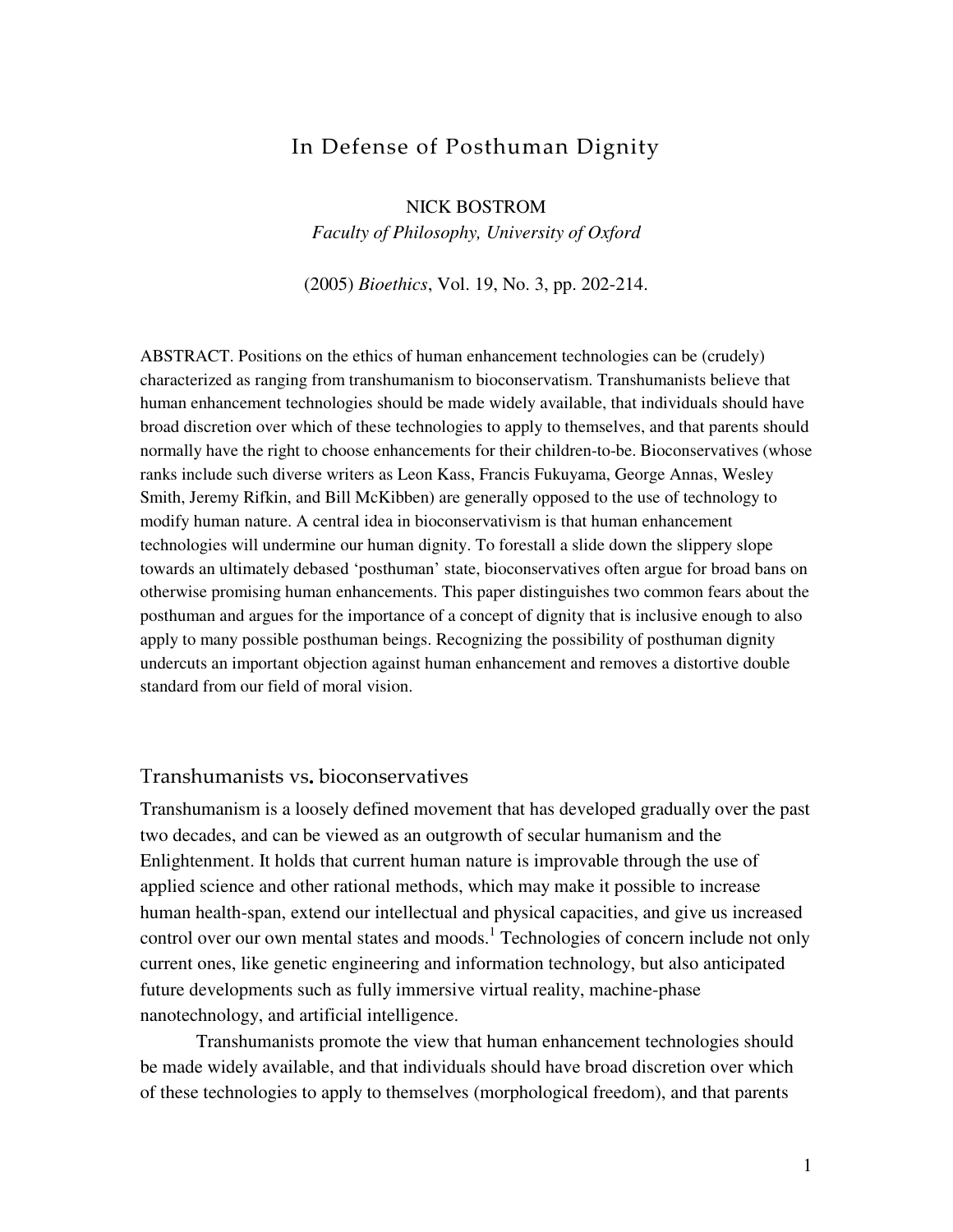should normally get to decide which reproductive technologies to use when having children (reproductive freedom). $<sup>2</sup>$  Transhumanists believe that, while there are hazards</sup> that need to be identified and avoided, human enhancement technologies will offer enormous potential for deeply valuable and humanly beneficial uses. Ultimately, it is possible that such enhancements may make us, or our descendants, "posthuman", beings who may have indefinite health-spans, much greater intellectual faculties than any current human being – and perhaps entirely new sensibilities or modalities – as well as the ability to control their own emotions. The wisest approach vis-à-vis these prospects, argue transhumanists, is to embrace technological progress, while strongly defending human rights and individual choice, and taking action specifically against concrete threats, such as military or terrorist abuse of bioweapons, and against unwanted environmental or social side-effects.

In opposition to this transhumanist view stands a bioconservative camp that argues against the use of technology to modify human nature. Prominent bioconservative writers include Leon Kass, Francis Fukuyama, George Annas, Wesley Smith, Jeremy Rifkin, and Bill McKibben. One of the central concerns of the bioconservatives is that human enhancement technologies might be "dehumanizing". The worry, which has been variously expressed, is that these technologies might undermine our human dignity or inadvertently erode something that is deeply valuable about being human but that is difficult to put into words or to factor into a cost-benefit analysis. In some cases (e.g. Leon Kass) the unease seems to derive from religious or crypto-religious sentiments whereas for others (e.g. Francis Fukuyama) it stems from secular grounds. The best approach, these bioconservatives argue, is to implement global bans on swathes of promising human enhancement technologies to forestall a slide down a slippery slope towards an ultimately debased posthuman state.

While any brief description necessarily skirts significant nuances that differentiate writers within the two camps, I believe the above characterization nevertheless highlights a principal fault lines in one of the great debates of our times: how we should look at the future of humankind and whether we should attempt to use technology to make ourselves "more than human". This paper will distinguish two common fears about the posthuman and argue that they are partly unfounded and that, to the extent that they correspond to real risks, there are better responses than trying to implement broad bans on technology. I will make some remarks on the concept of dignity, which bioconservatives believe to be imperiled by coming human enhancement technologies, and suggest that we need to recognize that not only humans in their current form, but posthumans too could have dignity.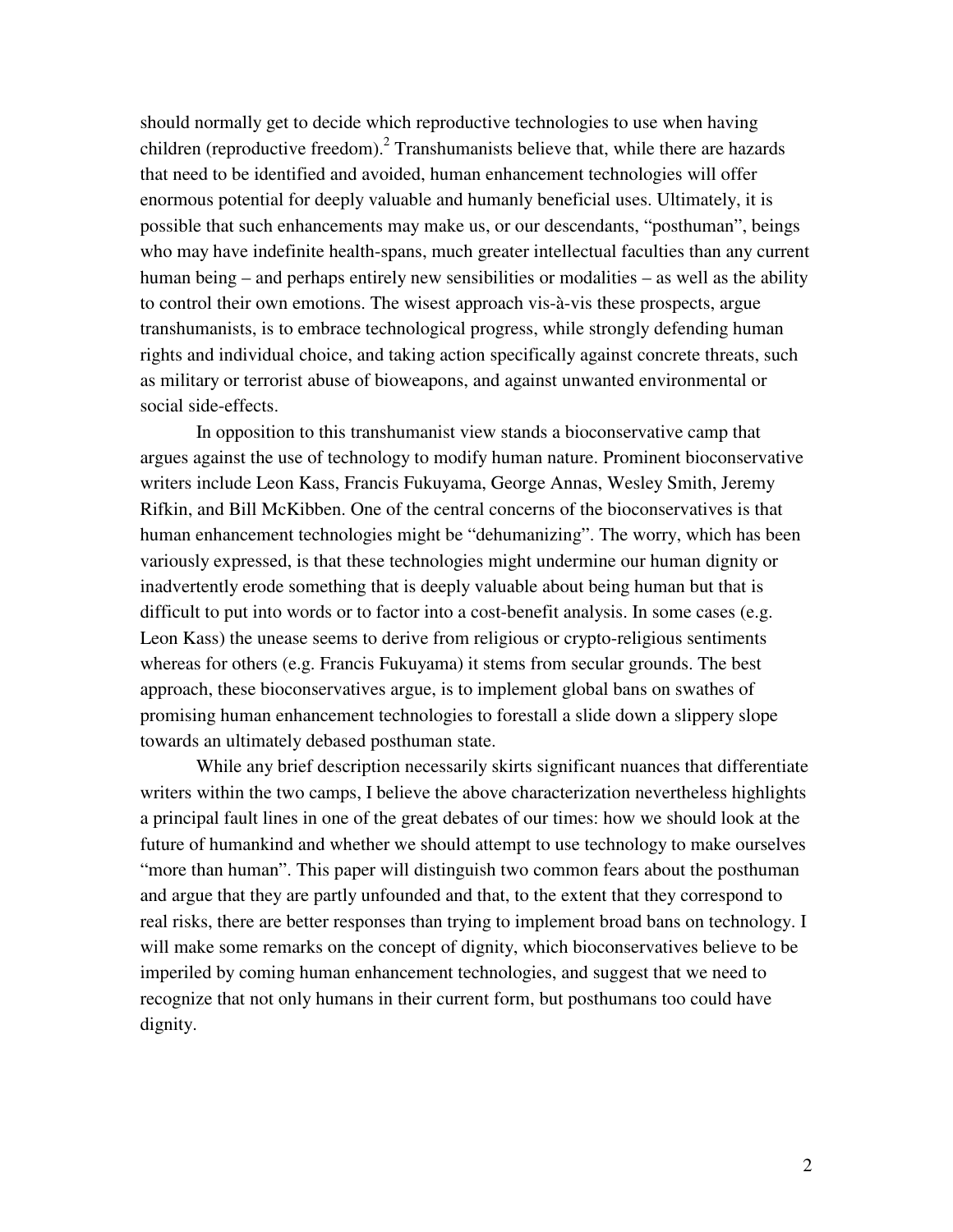## Two fears about the posthuman

The prospect of posthumanity is feared for at least two reasons. One is that the state of being posthuman might in itself be degrading, so that by becoming posthuman we might be harming ourselves. Another is that posthumans might pose a threat to "ordinary" humans. (I shall set aside a third possible reason, that the development of posthumans might offend some supernatural being.)

The most prominent bioethicist to focus on the first fear is Leon Kass:

Most of the given bestowals of nature have their given species-specified natures: they are each and all of a given *sort*. Cockroaches and humans are equally bestowed but differently natured. To turn a man into a cockroach—as we don't need Kafka to show us—would be dehumanizing. To try to turn a man into more than a man might be so as well. We need more than generalized appreciation for nature's gifts. We need a particular regard and respect for the special gift that is our own given nature<sup>3</sup>

Transhumanists counter that nature's gifts are sometimes poisoned and should not always be accepted. Cancer, malaria, dementia, aging, starvation, unnecessary suffering, cognitive shortcomings are all among the presents that we wisely refuse. Our own species-specified natures are a rich source of much of the thoroughly unrespectable and unacceptable – susceptibility for disease, murder, rape, genocide, cheating, torture, racism. The horrors of nature in general and of our own nature in particular are so well documented 4 that it is astonishing that somebody as distinguished as Leon Kass should still in this day and age be tempted to rely on the natural as a guide to what is desirable or normatively right. We should be grateful that our ancestors were not swept away by the Kassian sentiment, or we would still be picking lice off each other's backs. Rather than deferring to the natural order, transhumanists maintain that we can legitimately reform ourselves and our natures in accordance with humane values and personal aspirations.

If one rejects nature as a general criterion of the good, as most thoughtful people nowadays do, one can of course still acknowledge that particular ways of modifying human nature would be debasing. Not all change is progress. Not even all well-intended technological intervention in human nature would be on balance beneficial. Kass goes far beyond these truisms however when he declares that utter dehumanization lies in store for us as the inevitable result of our obtaining technical mastery over our own nature:

the final technical conquest of his own nature would almost certainly leave mankind utterly enfeebled. This form of mastery would be identical with utter dehumanization. Read Huxley's *Brave New World*, read C. S. Lewis's *Abolition*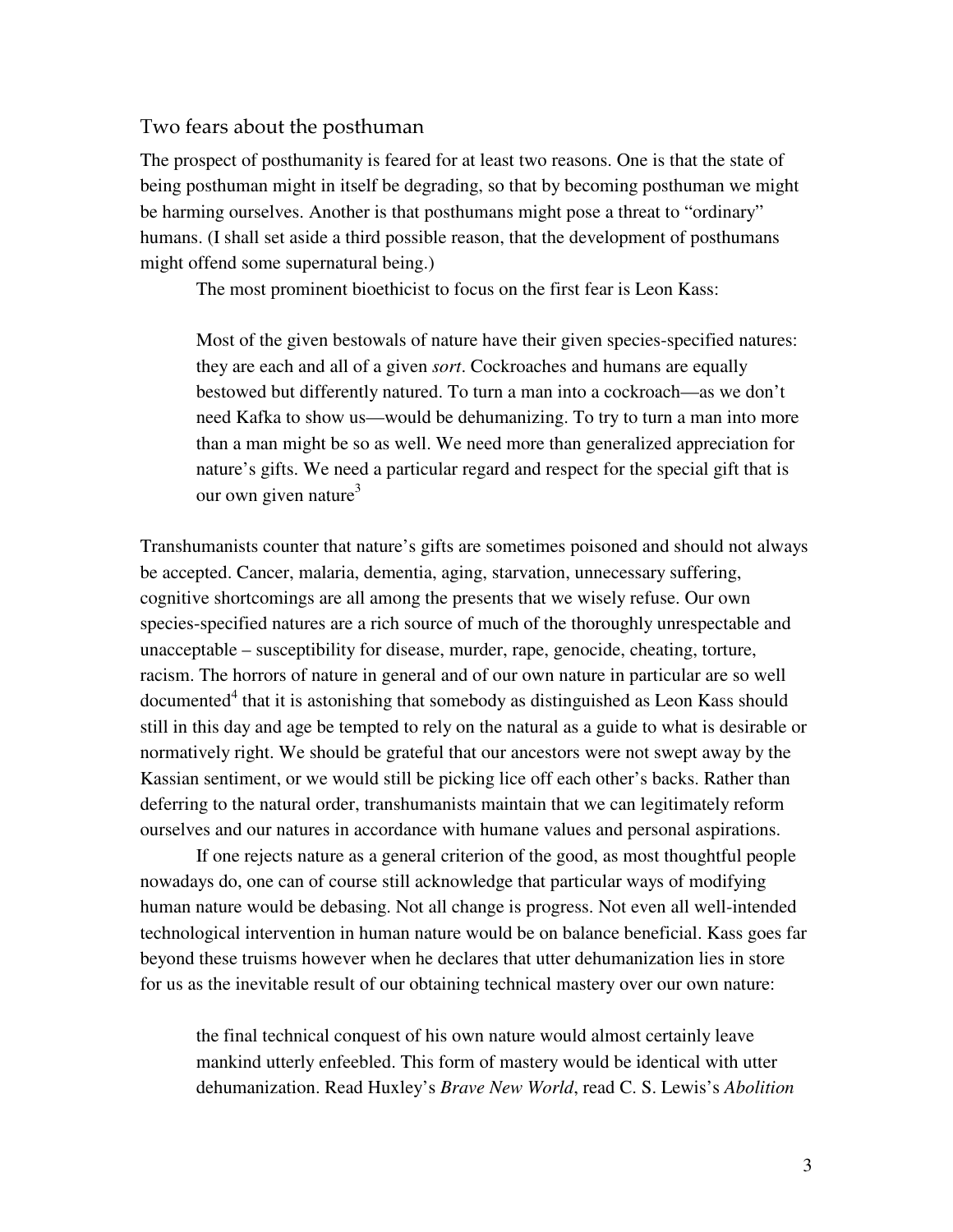*of Man*, read Nietzsche's account of the last man, and then read the newspapers. Homogenization, mediocrity, pacification, drug-induced contentment, debasement of taste, souls without loves and longings – these are the inevitable results of making the essence of human nature the last project of technical mastery. In his moment of triumph, Promethean man will become a contented cow.<sup>5</sup>

The fictional inhabitants of *Brave New World*, to pick the best-known of Kass's examples, are admittedly short on dignity (in at least one sense of the word). But the claim that this is the *inevitable* consequence of our obtaining technological mastery over human nature is exceedingly pessimistic – and unsupported – if understood as a futuristic prediction, and false if construed as a claim about metaphysical necessity.

There are many things wrong with the fictional society that Huxley described. It is static, totalitarian, caste-bound; its culture is a wasteland. The brave new worlders themselves are a dehumanized and undignified lot. Yet posthumans they are not. Their capacities are not super-human but in many respects substantially inferior to our own. Their life expectancy and physique are quite normal, but their intellectual, emotional, moral, and spiritual faculties are stunted. The majority of the brave new worlders have various degrees of engineered mental retardation. And everyone, save the ten world controllers (along with a miscellany of primitives and social outcasts who are confined to fenced preservations or isolated islands), are barred or discouraged from developing individuality, independent thinking and initiative, and are conditioned not to desire these traits in the first place. *Brave New World* is not a tale of human enhancement gone amok but a tragedy of technology and social engineering being used to deliberately cripple moral and intellectual capacities – the exact antithesis of the transhumanist proposal.

Transhumanists argue that the best way to avoid a Brave New World is by vigorously defending morphological and reproductive freedoms against any would-be world controllers. History has shown the dangers in letting governments curtail these freedoms. The last century's government-sponsored coercive eugenics programs, once favored by both the left and the right, have been thoroughly discredited. Because people are likely to differ profoundly in their attitudes towards human enhancement technologies, it is crucial that no one solution be imposed on everyone from above but that individuals get to consult their own consciences as to what is right for themselves and their families. Information, public debate, and education are the appropriate means by which to encourage others to make wise choices, not a global ban on a broad range of potentially beneficial medical and other enhancement options.

The second fear is that there might be an eruption of violence between unaugmented humans and posthumans. George Annas, Lori Andrews, and Rosario Isasi have argued that we should view human cloning and all inheritable genetic modifications as " crimes against humanity" in order to reduce the probability that posthuman species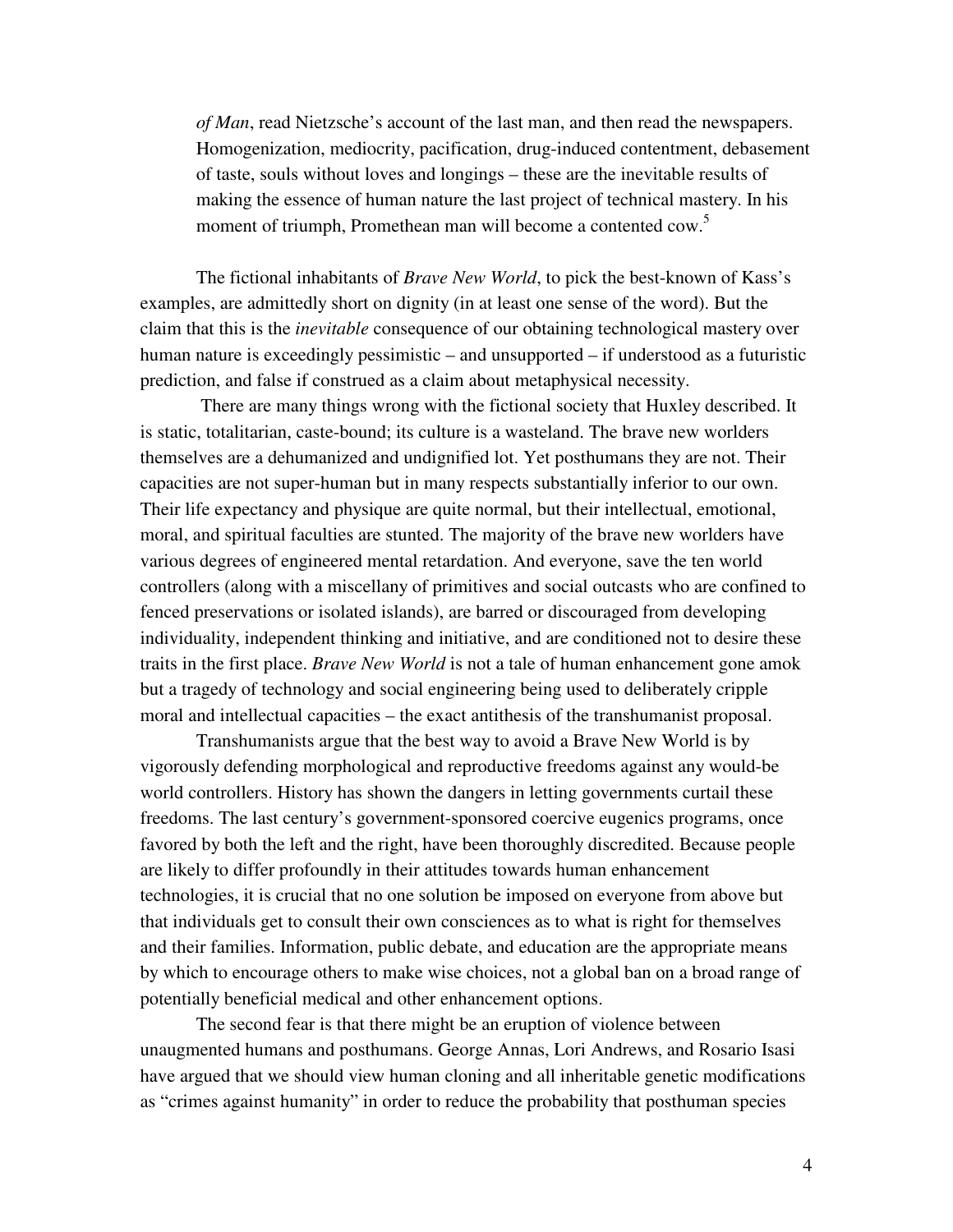will arise, on grounds that such a species would pose an existential threat to the old human species:

The new species, or "posthuman," will likely view the old "normal" humans as inferior, even savages, and fit for slavery or slaughter. The normals, on the other hand, may see the posthumans as a threat and if they can, may engage in a preemptive strike by killing the posthumans before they themselves are killed or enslaved by them. It is ultimately this predictable potential for genocide that makes species-altering experiments potential weapons of mass destruction, and makes the unaccountable genetic engineer a potential bioterrorist.<sup>6</sup>

There is no denying that bioterrorism and unaccountable genetic engineers developing increasingly potent weapons of mass destruction pose a serious threat to our civilization. But using the rhetoric of bioterrorism and weapons of mass destruction to cast aspersions on therapeutic uses of biotechnology to improve health, longevity and other human capacities is unhelpful. The issues are quite distinct. Reasonable people can be in favor of strict regulation of bioweapons while promoting beneficial medical uses of genetics and other human enhancement technologies, including inheritable and "speciesaltering" modifications.

Human society is always at risk of some group deciding to view another group of humans as fit for slavery or slaughter. To counteract such tendencies, modern societies have created laws and institutions, and endowed them with powers of enforcement, that act to prevent groups of citizens from enslaving or slaughtering one another. The efficacy of these institutions does not depend on all citizens having equal capacities. Modern, peaceful societies can have large numbers of people with diminished physical or mental capacities along with many other people who may be exceptionally physically strong or healthy or intellectually talented in various ways. Adding people with technologically enhanced capacities to this already broad distribution of ability would not need to rip society apart or trigger genocide or enslavement.

The assumption that inheritable genetic modifications or other human enhancement technologies would lead to two distinct and separate species should also be questioned. It seems much more likely that there would be a continuum of differently modified or enhanced individuals, which would overlap with the continuum of as-yet unenhanced humans. The scenario in which "the enhanced" form a pact and then attack " the naturals" makes for exciting science fiction but is not necessarily the most plausible outcome. Even today, the segment containing the tallest ninety percent of the population could, in principle, get together and kill or enslave the shorter decile. That this does not happen suggests that a well-organized society can hold together even if it contains many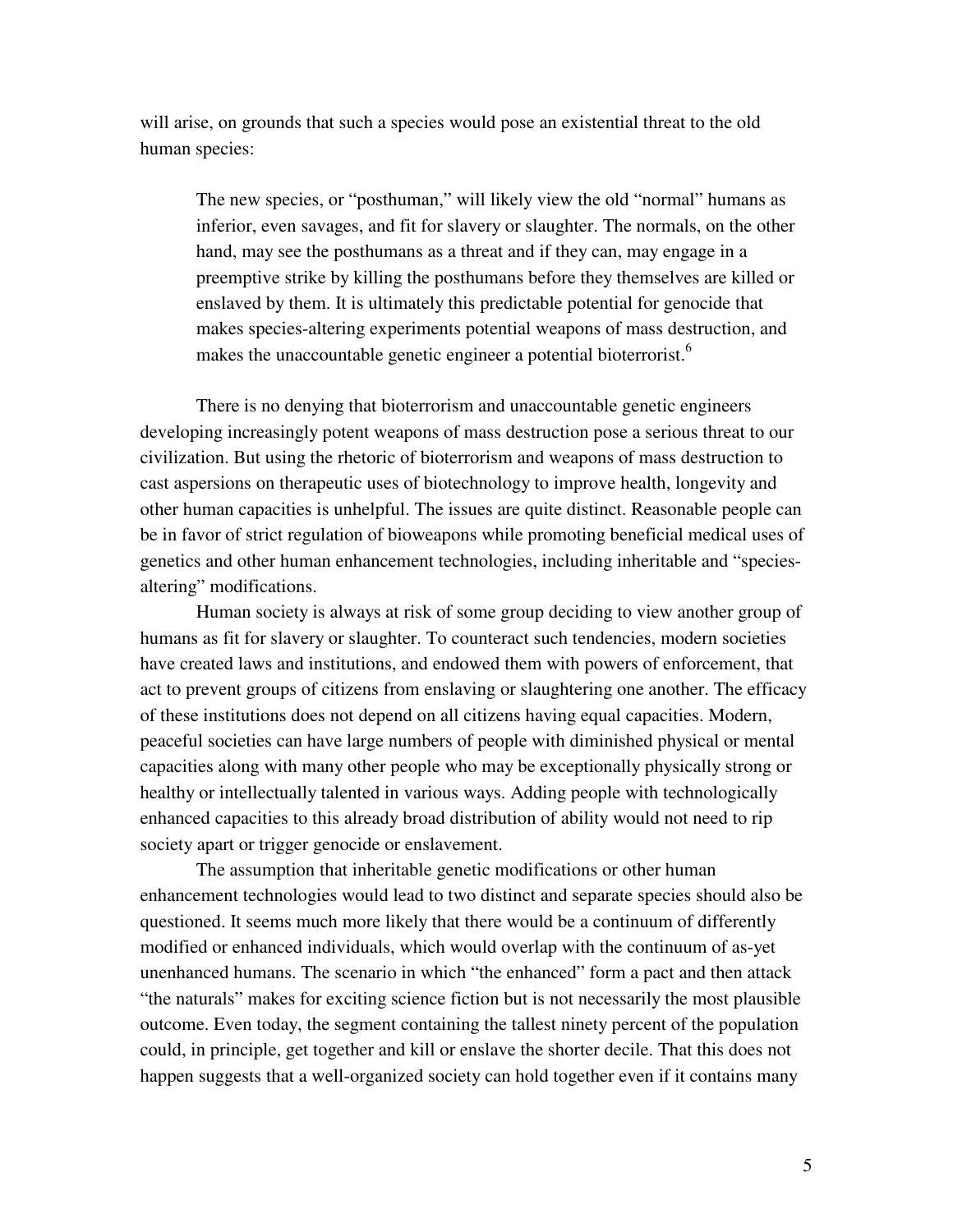possible coalitions of people sharing some attribute such that, if they ganged up, they would be capable of exterminating the rest.

To note that the extreme case of a war between humans and posthumans is not the most likely scenario is not to say that there are no legitimate social concerns about the steps that may take us closer to posthumanity. Inequity, discrimination, and stigmatization – against, or on behalf of, modified people – could become serious issues. Transhumanists would argue that these (potential) social problems call for social remedies. One example of how contemporary technology can change important aspects of someone's identity is sex reassignment. The experiences of transsexuals show that Western culture still has work to do in becoming more accepting of diversity. This is a task that we can begin to tackle today by fostering a climate of tolerance and acceptance towards those who are different from ourselves. Painting alarmist pictures of the threat from future technologically modified people, or hurling preemptive condemnations of their necessarily debased nature, is not the best way to go about it.

What about the hypothetical case in which someone intends to create, or turn themselves into, a being of so radically enhanced capacities that a single one or a small group of such individuals would be capable of taking over the planet? This is clearly not a situation that is likely to arise in the imminent future, but one can imagine that, perhaps in a few decades, the prospective creation of superintelligent machines could raise this kind of concern. The would-be creator of a new life form with such surpassing capabilities would have an obligation to ensure that the proposed being is free from psychopathic tendencies and, more generally, that it has humane inclinations. For example, a future artificial intelligence programmer should be required to make a strong case that launching a purportedly human-friendly superintelligence would be safer than the alternative. Again, however, this (currently) science-fiction scenario must be clearly distinguished from our present situation and our more immediate concern with taking effective steps towards incrementally improving human capacities and health-span.

### Is human dignity incompatible with posthuman dignity?

Human dignity is sometimes invoked as a polemical substitute for clear ideas. This is not to say that there are no important moral issues relating to dignity, but it does mean that there is a need to define what one has in mind when one uses the term. Here, we shall consider two different senses of dignity:

- 1. Dignity as moral status, in particular the inalienable right to be treated with a basic level of respect.
- 2. Dignity as the quality of being worthy or honorable; worthiness, worth, nobleness, excellence. (The Oxford English Dictionary)<sup>7</sup>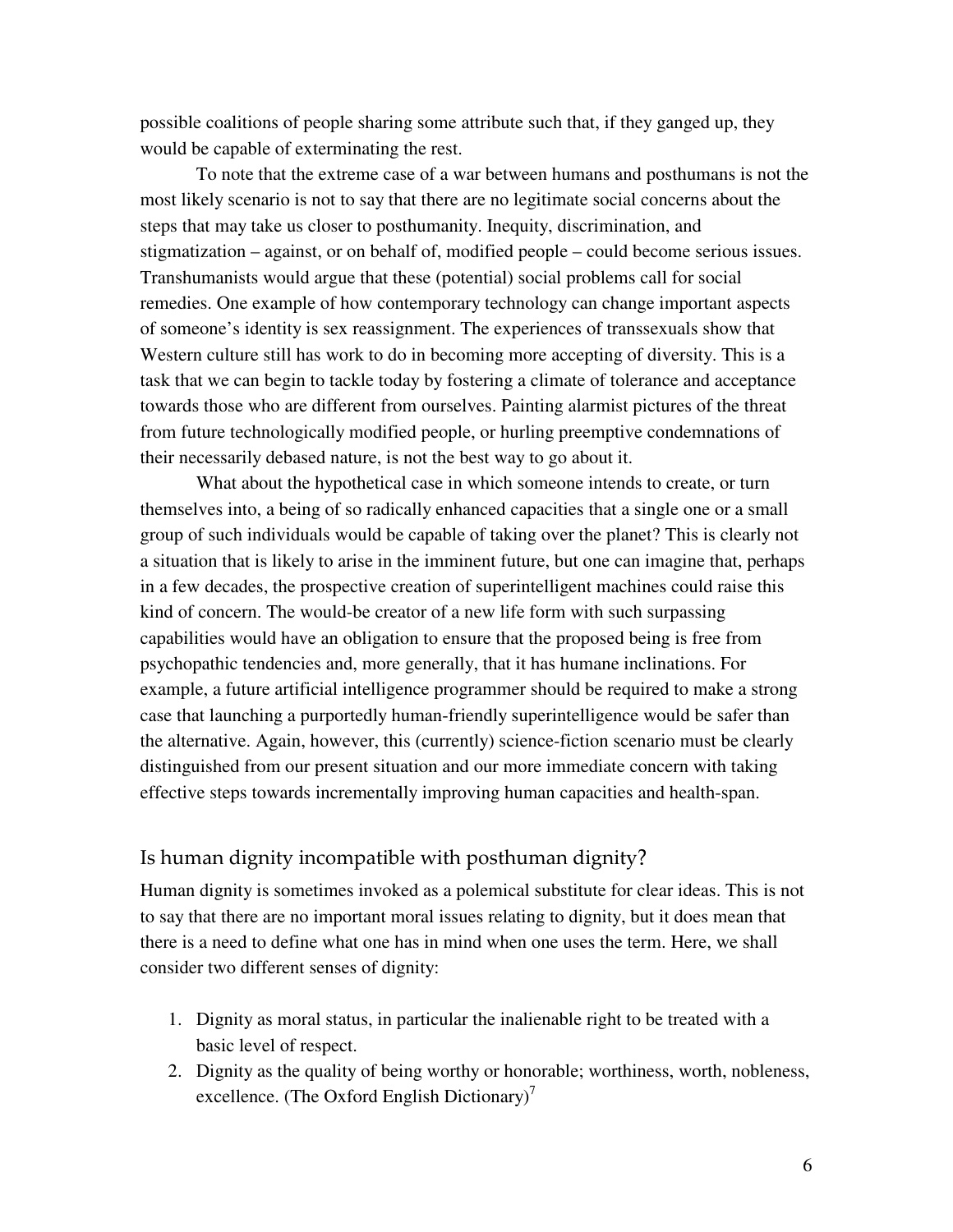On both these definitions, dignity is something that a posthuman could possess. Francis Fukuyama, however, seems to deny this and warns that giving up on the idea that dignity is unique to human beings – defined as those possessing a mysterious essential human quality he calls "Factor  $X^{\prime8}$  – would invite disaster:

Denial of the concept of human dignity – that is, of the idea that there is something unique about the human race that entitles every member of the species to a higher moral status than the rest of the natural world – leads us down a very perilous path. We may be compelled ultimately to take this path, but we should do so only with our eyes open. Nietzsche is a much better guide to what lies down that road than the legions of bioethicists and casual academic Darwinians that today are prone to give us moral advice on this subject.<sup>9</sup>

What appears to worry Fukuyama is that introducing new kinds of enhanced persons into the world might cause some individuals (perhaps infants, or the mentally handicapped, or unenhanced humans in general) to lose some of the moral status that they currently possess, and that a fundamental precondition of liberal democracy, the principle of equal dignity for all, would be destroyed.

The underlying intuition seems to be that instead of the famed "expanding moral circle", what we have is more like an oval, whose shape we can change but whose area must remain constant. Thankfully, this purported conservation law of moral recognition lacks empirical support. The set of individuals accorded full moral status by Western societies has actually increased, to include men without property or noble decent, women, and non-white peoples. It would seem feasible to extend this set further to include future posthumans, or, for that matter, some of the higher primates or human-animal chimaeras, should such be created – and to do so without causing any compensating shrinkage in another direction. (The moral status of problematic borderline cases, such as fetuses or late-stage Alzheimer patients, or the brain dead, should perhaps be decided separately from the issue of technologically modified humans or novel artificial life forms.) Our own role in this process need not be that of passive bystanders. We can work to create more inclusive social structures that accord appropriate moral recognition and legal rights to all who need them, be they male or female, black or white, flesh or silicon.

Dignity in the second sense, as referring to a special excellence or moral worthiness, is something that current human beings possess to widely differing degrees. Some excel far more than others do. Some are morally admirable; others are base and vicious. There is no reason for supposing that posthuman beings could not also have dignity in this second sense. They may even be able to attain higher levels of moral and other excellence than any of us humans. The fictional brave new worlders, who were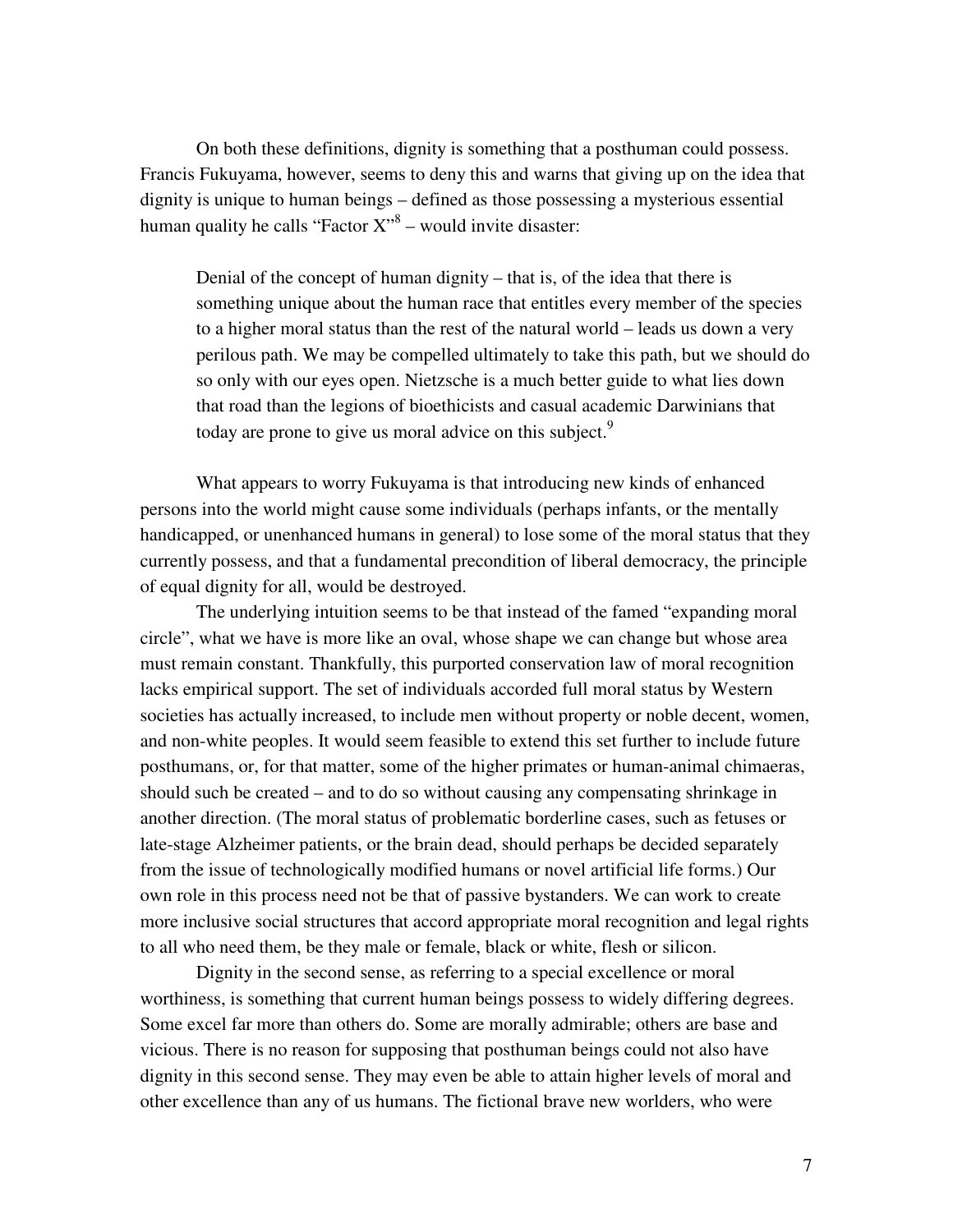subhuman rather than posthuman, would have scored low on this kind of dignity, and partly for that reason they would be awful role models for us to emulate. But surely we can create more uplifting and appealing visions of what we may aspire to become. There may be some who would transform themselves into degraded posthumans – but then some people today do not live very worthy human lives. This is regrettable, but the fact that some people make bad choices is not generally a sufficient ground for rescinding people's right to choose. And legitimate countermeasures are available: education, encouragement, persuasion, social and cultural reform. These, not a blanket prohibition of all posthuman ways of being, are the measures to which those bothered by the prospect of debased posthumans should resort. A liberal democracy should normally permit incursions into morphological and reproductive freedoms only in cases where somebody is abusing these freedoms to harm another person.

The principle that parents should have broad discretion to decide on genetic enhancements for their children has been attacked on grounds that this form of reproductive freedom would constitute a kind of parental tyranny that would undermine the child's dignity and capacity for autonomous choice; for instance, by Hans Jonas:

Technological mastered nature now again includes man who (up to now) had, in technology, set himself against it as its master… But whose power is this – and over whom or over what? Obviously the power of those living today over those coming after them, who will be the defenseless other side of prior choices made by the planners of today. The other side of the power of today is the future bondage of the living to the dead.<sup>10</sup>

Jonas is relying on the assumption that our descendants, who will presumably be far more technologically advanced than we are, would nevertheless be defenseless against our machinations to expand their capacities. This is almost certainly incorrect. If, for some inscrutable reason, they decided that they would prefer to be less intelligent, less healthy, and lead shorter lives, they would not lack the means to achieve these objectives and frustrate our designs.

In any case, if the alternative to parental choice in determining the basic capacities of new people is entrusting the child's welfare to nature, that is blind chance, then the decision should be easy. Had Mother Nature been a real parent, she would have been in jail for child abuse and murder. And transhumanists can accept, of course, that just as society may in exceptional circumstances override parental autonomy, such as in cases of neglect or abuse, so too may society impose regulations to protect the child-to-be from genuinely harmful genetic interventions – but not because they represent choice rather than chance.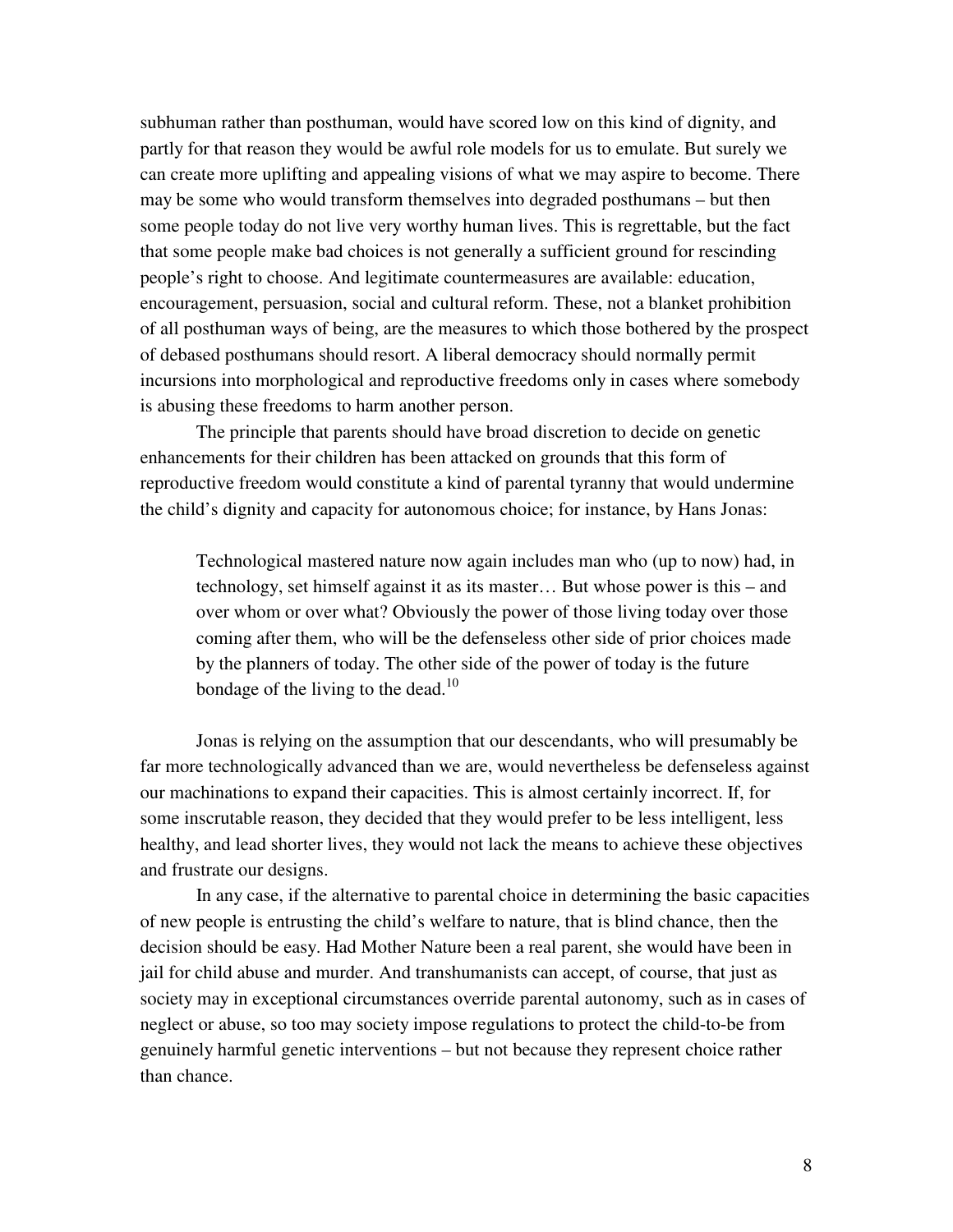Jürgen Habermas, in a recent work, echoes Jonas' concern and worries that even the mere *knowledge* of having been intentionally made by another could have ruinous consequences:

We cannot rule out that knowledge of one's own hereditary features as programmed may prove to restrict the choice of an individual's life, and to undermine the essentially symmetrical relations between free and equal human beings. $^{11}$ 

A transhumanist could reply that it would be a mistake for an individual to believe that she has no choice over her own life just because some (or all) of her genes were selected by her parents. She would, in fact, have as much choice as if her genetic constitution had been selected by chance. It could even be that she would enjoy significantly *more* choice and autonomy in her life, if the modifications were such as to expand her basic capability set. Being healthy, smarter, having a wide range of talents, or possessing greater powers of self-control are blessings that tend to open more life paths than they block.

Even if there were a possibility that some genetically modified individuals might fail to grasp these points and thus might feel oppressed by their knowledge of their origin, that would be a risk to be weighed against the risks incurred by having an unmodified genome, risks that can be extremely grave. If safe and effective alternatives were available, it would be irresponsible to risk starting someone off in life with the misfortune of congenitally diminished basic capacities or an elevated susceptibility to disease.

#### Why we need posthuman dignity

Similarly ominous forecasts were made in the seventies about the severe psychological damage that children conceived through *in vitro* fertilization would suffer upon learning that they originated from a test tube – a prediction that turned out to be entirely false. It is hard to avoid the impression that some bias or philosophical prejudice is responsible for the readiness with which many bioconservatives seize on even the flimsiest of empirical justifications for banning human enhancement technologies of certain types but not others. Suppose it turned out that playing Mozart to pregnant mothers improved the child's subsequent musical talent. Nobody would argue for a ban on Mozart-in-the-womb on grounds that we cannot rule out that some psychological woe might befall the child once she discovers that her facility with the violin had been prenatally " programmed" by her parents. Yet when it comes to e.g. genetic enhancements, arguments that are not so very different from this parody are often put forward as weighty if not conclusive objections by eminent bioconservative writers. To transhumanists, this looks like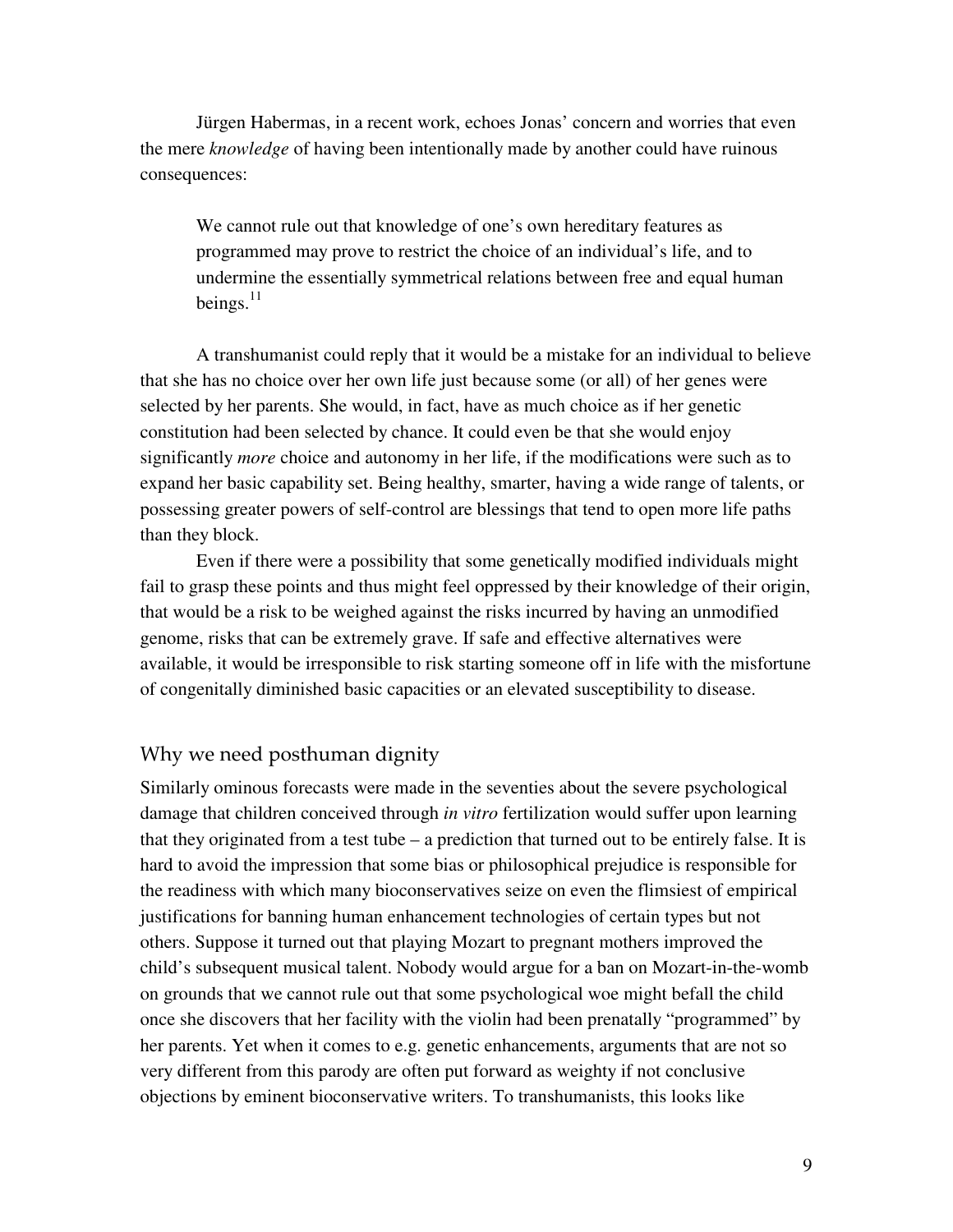doublethink. How can it be that to bioconservatives almost any anticipated downside, predicted perhaps on the basis of the shakiest pop-psychological theory, so readily achieves that status of deep philosophical insight and knockdown objection against the transhumanist project?

Perhaps a part of the answer can be found in the different attitudes that transhumanists and bioconservatives have towards posthuman dignity. Bioconservatives tend to deny posthuman dignity and view posthumanity as a threat to human dignity. They are therefore tempted to look for ways to denigrate interventions that are thought to be pointing in the direction of more radical future modifications that may eventually lead to the emergence of those detestable posthumans. But unless this fundamental opposition to the posthuman is openly declared as a premiss of their argument, this then forces them to use a double standard of assessment whenever particular cases are considered in isolation: for example, one standard for germ-line genetic interventions and another for improvements in maternal nutrition (an intervention presumably not seen as heralding a posthuman era).

Transhumanists, by contrast, see human and posthuman dignity as compatible and complementary. They insist that dignity, in its modern sense, consists in what we are and what we have the potential to become, not in our pedigree or our causal origin. What we are is not a function solely of our DNA but also of our technological and social context. Human nature in this broader sense is dynamic, partially human-made, and improvable. Our current extended phenotypes (and the lives that we lead) are markedly different from those of our hunter-gatherer ancestors. We read and write; we wear clothes; we live in cities; we earn money and buy food from the supermarket; we call people on the telephone, watch television, read newspapers, drive cars, file taxes, vote in national elections; women give birth in hospitals; life-expectancy is three times longer than in the Pleistocene; we know that the Earth is round and that stars are large gas clouds lit from inside by nuclear fusion, and that the universe is approximately 13.7 billion years old and enormously big. In the eyes of a hunter-gatherer, we might already appear "posthuman". Yet these radical extensions of human capabilities – some of them biological, others external – have not divested us of moral status or dehumanized us in the sense of making us generally unworthy and base. Similarly, should we or our descendants one day succeed in becoming what relative to current standards we may refer to as posthuman, this need not entail a loss dignity either.

From the transhumanist standpoint, there is no need to behave as if there were a deep moral difference between technological and other means of enhancing human lives. By defending posthuman dignity we promote a more inclusive and humane ethics, one that will embrace future technologically modified people as well as humans of the contemporary kind. We also remove a distortive double standard from the field of our